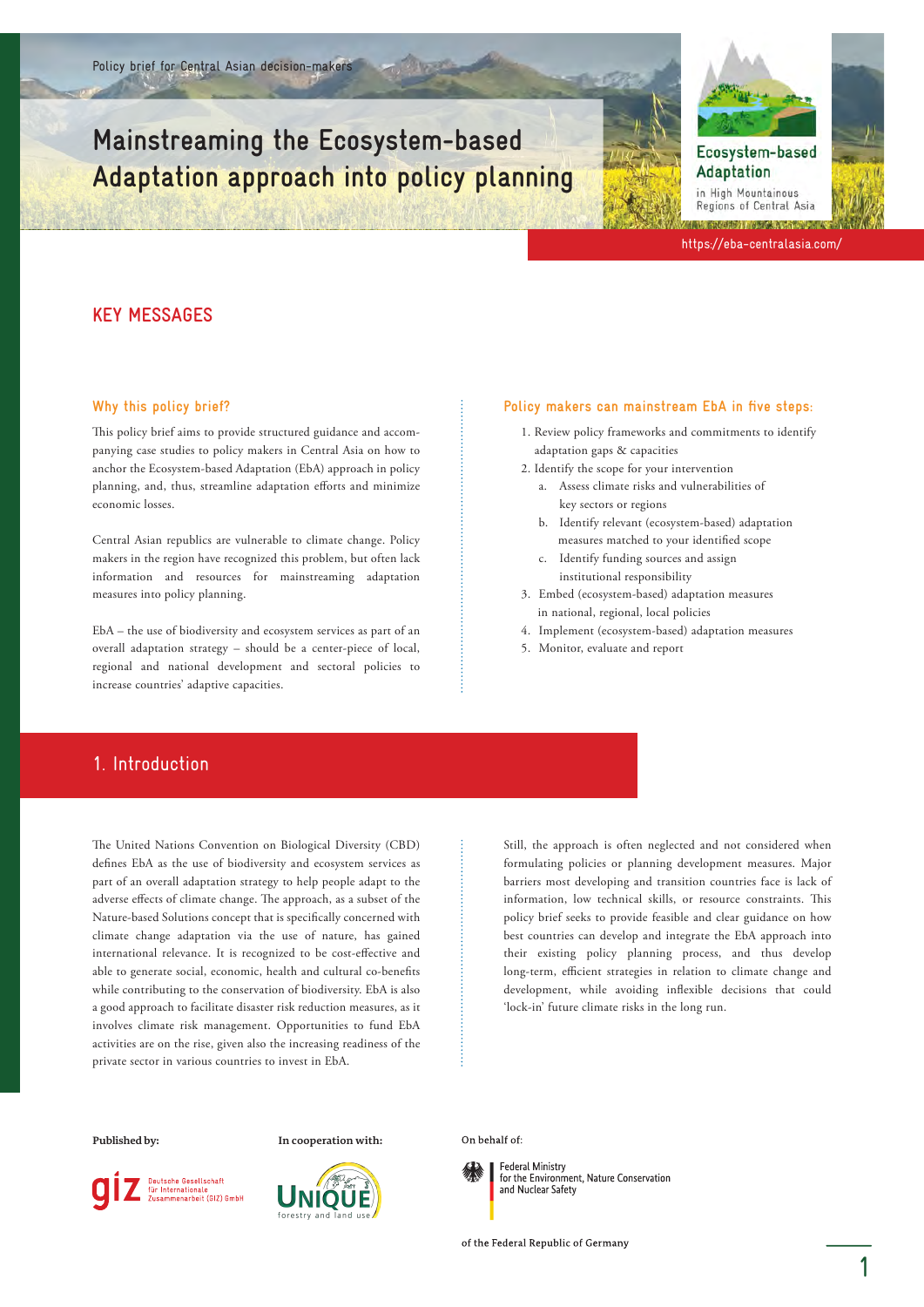

General mainstreaming cycle on how to ensure that adaptation, and EbA in particular, is considered in any development decision and policy planning process.



*Fig. 1: Adaptation mainstreaming cycle 1*

First, mainstreaming requires policy makers to adopt a climate and ecosystem lens, that uses climate and natural resources as the entry point to policy planning, especially for sectors that are impacted by these factors. For the planning of the economy, this means acknowledging that potential damages and losses from climate change are so vast and implicate essentially all other sectors to the extent that climate change must be a consideration in all future economic planning as well. In addition, policy planning meetings and workshops should necessarily be an inter-departmental process, including representation and presentations from climate change and environmental committees.

Second, to the extent possible, policy makers must understand the vulnerabilities and risks facing the system, in order to know the state of ecosystems, as well as needs and priorities. This information can be found through a review of strategic documents, policies and studies, as well as stakeholder consultation at national, regional and local levels. Where such data or research not yet exists at the sub-national or sectoral level, it is recommended that policy makers conduct stakeholder consultations with local and sector authorities to accumulate such information. Advanced methodological approaches exist to identify risks and vulnerabilities (see policy brief on "Considering climate risk information in policy planning").

This will ensure that information on vulnerabilities, which are measured at lower spatial levels, will be available to policy makers, and enable them to identify and prioritize adaptation measures and policies that specifically target these weaknesses, resulting in better investments in the long run (Steps 3 and 4). Step 5 involves implementing the adaptation plan or policy, and finally, in Step 6, it is recommended that the adaptation measures are measured and evaluated to generate lessons learned and allow for adjustments if required.

The GIZ implemented project on Ecosystem-based Adaptation to Climate Change in the High Mountainous Regions of Central Asia has taken this general mainstreaming cycle as a basis and adapted it to the regional specific context (see chapter 2 in this policy brief).

<sup>1</sup> Adaptation Community 2020. Adaptation/EbA Mainstreaming Cycle.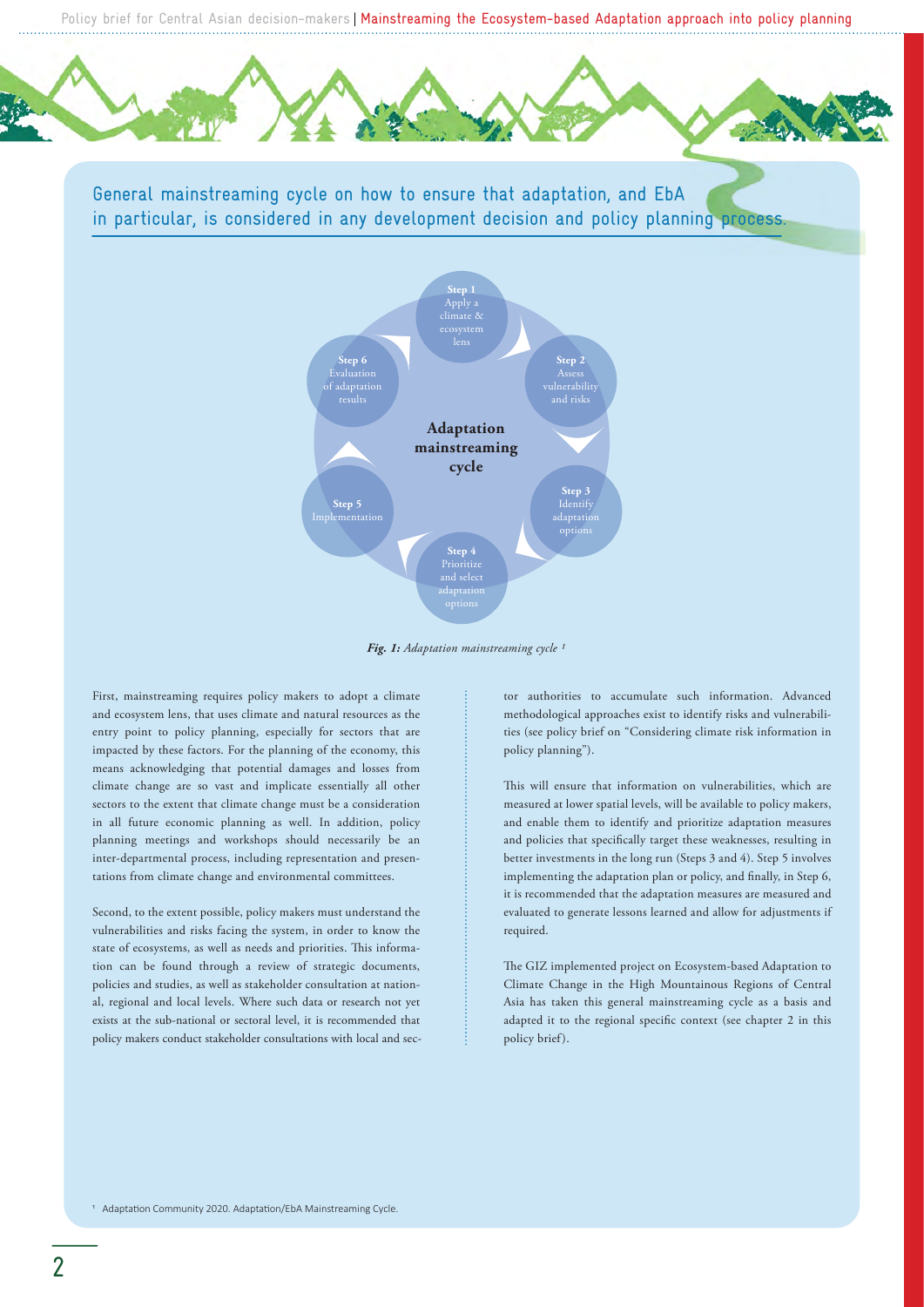

## 2. Guidance on EbA integration into planning: a 5-step process

EbA can be part of an overall climate change adaptation strategy, and can be integrated into policies at all levels, whether national, regional or local. Policy makers have to decide: which level is the most appropriate?

The following is a guide for anchoring EbA into the national, regional and sectoral policy processes, based on project experience in the region.



*Fig. 2: Integrating EbA into the policy planning process*

### **Step 1: Review of national policy framework and commitments**

First, integral, comprehensive knowledge of the institutional, biophysical and socio-economic situation in the target area is required. This includes stocktaking of the policy landscape, livelihoods and territory in the system. A thorough review of the national policy framework, including climate strategies, communications to the United Nations Framework Convention on Climate Change (UNFCCC) and other international conventions, regional development plans and sector plans will provdie in-

sight into what is already occurring on the ground, what is planned, and where the gaps, needs and entry points for EbA are. At national level, strategic entry points may be the country's midand long-term adaptation strategies (e.g. National Adaptation Plan - NAP) or international agreements (e.g. communications to the UNFCCC), as well as the national resource allocation process. At sectoral level, sectoral strategies and plans, and at local level, local development plans are good entry points.

### **Step 2: Identification of scope for intervention**

### Step 2.1: Identify climate risks, impacts, vulnerabilities and exposure

A thorough understanding of climate change trends and projections, as well as climate risks is needed to develop science-based EbA policies. Climate risks factors can be identified through stakeholder engagement or through a review of existing policy documents and analyses. A good guidance on how to do a thorough climate risk and vulnerability assessment with a special focus on EbA can be found here (in Russian<sup>2</sup> and English<sup>3</sup>). Analyses can be done for specific geographic areas (e.g. at province or national level), or for specific sectors or sub-sectors (e.g. transport or forestry).

2 GIZ and EURAC 2018. [Оценка климатическихрисков для адаптации на основе экосистем.](https://www.adaptationcommunity.net/download/CRVA-for-EbA_Russian.pdf)

<sup>&</sup>lt;sup>3</sup> GIZ and EURAC 2018. Climate Risk Assessment for Ecosystem-based Adaptation.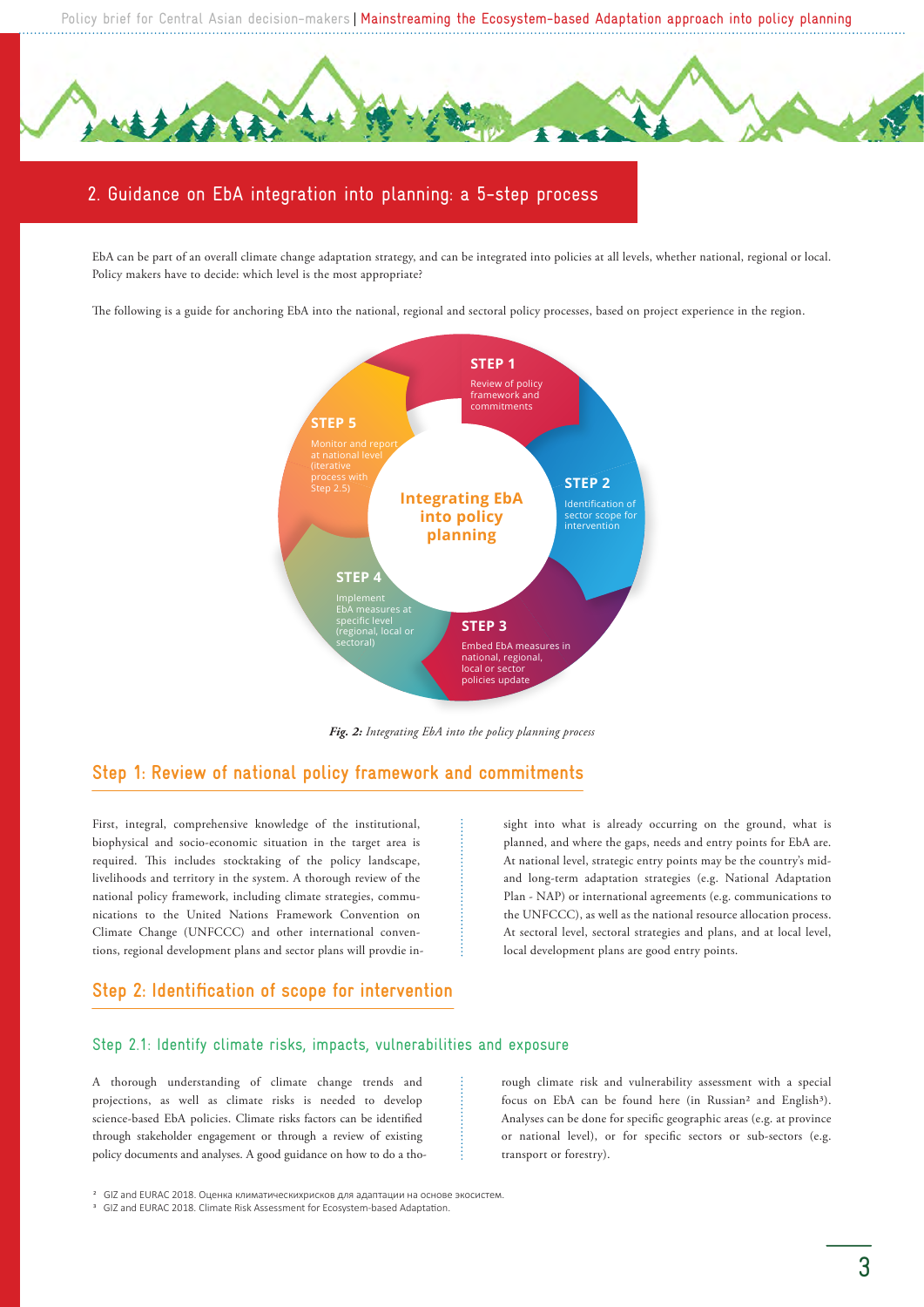### The project

The GIZ EbA project is commissioned by the German Federal Ministry for the Environment, Nature Conservation and Nuclear Safety (BMU) through the International Climate Initiative. It is being implemented in Tajikistan (TJK), Kyrgyzstan (KGZ) and Kazakhstan (KAZ).

The target region is characterized by extremely diverse and fragile ecosystems, building the foundation for livelihoods of local communities. In addition to economic benefits, these ecosystems provide services such as water, pasture, forest products, protection against extreme weather events and impacts, and productive soils. Adverse impacts of climate change, including glacier melt, changing river runoff, and weather anomalies (i.e. in temperature and precipitation), coupled with unwise land use practices in turn worsen the state of these ecosystems, and undermine local populations' livelihoods, as well as health and survival.

In order to allow natural resource dependent communities to adapt to such impacts, as well as to support disaster risk reduction (DRR) and cut losses and damages on a national level, it is recommended by GIZ and other practitioners that countries adopt the EbA approach and integrate it into their policies.

### The project´s multi-level approach for anchoring EbA into planning processes at different levels.



*Fig.3: GIZ's multi-level approach on EbA mainstreaming in Central Asia*

In the case of Central Asia, EbA is being integrated into planning at different levels (Figure 3). The following examples illustrate how the appropriate level of mainstreaming will differ from setting to setting:

**• At the community level:** since 2015, in cooperation with international and local partners the project has developed a method for planning, implementing and monitoring an EbA strategy in a participatory way with local communities based on the Conservation Standards.<sup>4</sup> At the same time, in Kyrgyzstan, aspects of this method are anchored in Guidelines from the Ministry of Economy for developing Village Development Plans.

**• At the sub-national level:** the project has supported the development of a Regional Adaptation plan, considering EbA, for the Eastern Kazakhstan Oblast which is providing inputs for the National Adaptation Planning (NAP) process<sup>5</sup>, Green Economy process and the revision of the Ecological Code.

**• At the national level:** several activities are being implemented in all project countries. In Kazakhstan, GIZ contributes to the discussion on how to integrate climate risk information and adaptation as an integral part of the political processes related to

Green Economy, NAP and the revision of the Nationally Determined Contributions (NDCs). In Kyrgyzstan, the project is supporting the integration of EbA into the Green Economy process, the NAP process and the NDC updating process. In Tajikistan, with support of the project, EbA has been integrated into the National Disaster Risk Reduction Strategy 2019-2030. Apart from this, the potential for EbA for NDCs has been analyzed for all target countries.

**• At the regional (interstate) level:** the project supported the development of the Regional Environmental Plan for Sustainable Development (REP4SD) under the Interstate Comission on Sustainable Development (ICSD). In cooperation with UN Environment and the Regional Mountain Center of Central Asia, the project developed a strategic guidance for climate change adaptation in the mountainous regions of Central Asia, which has been accepted in the annex of the REP4SD.

<sup>&</sup>lt;sup>4</sup> GIZ and CMP 2020. Guidance for Applying Conservation Standards for EbA.

<sup>&</sup>lt;sup>5</sup> Gov. of Kazakhstan 2019. Entry Points for Vertical Integration of Climate Action in Kazakhstan.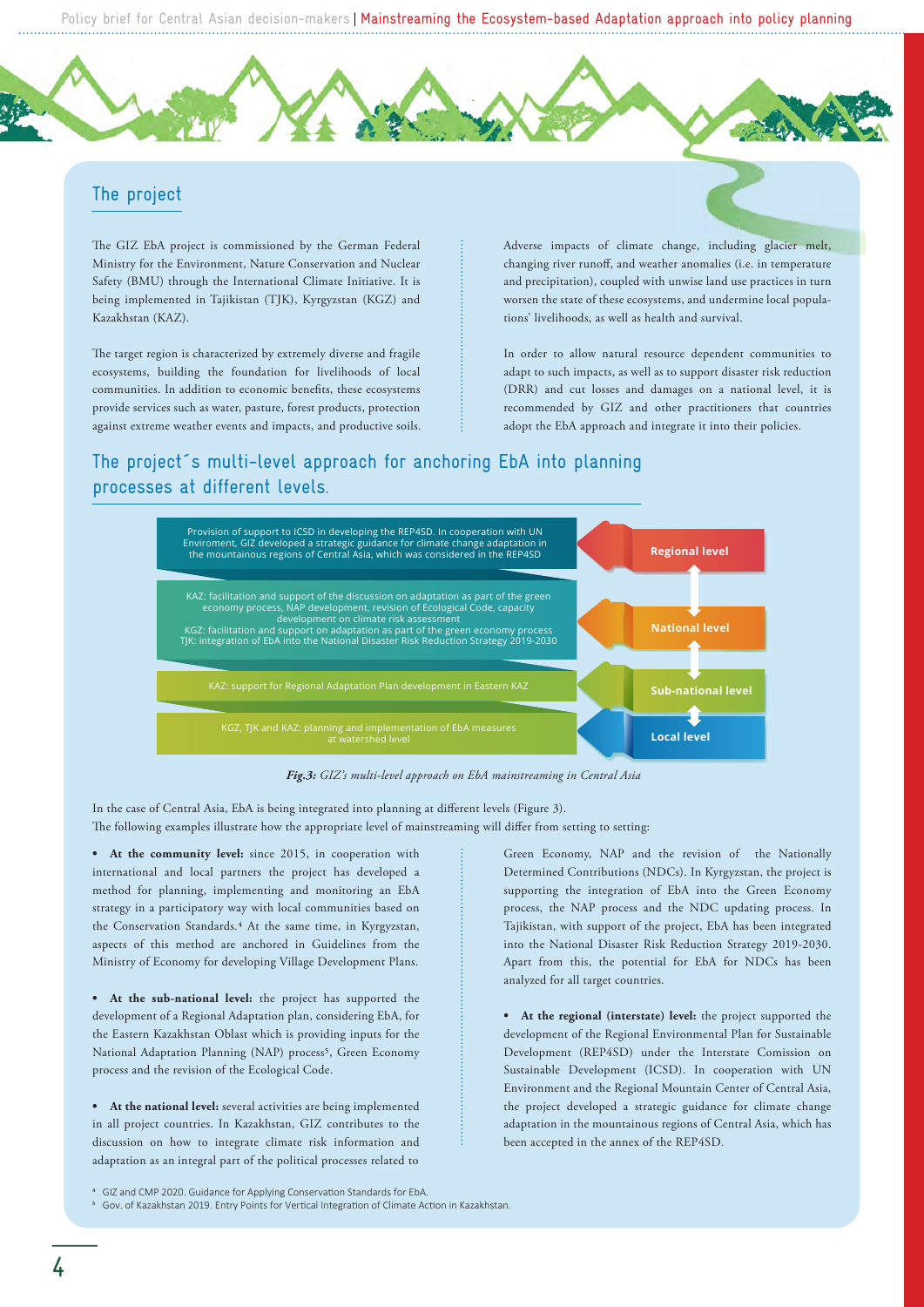#### Step 2.2: Identify (ecosystem-based) adaptation related measures and linking them to policies

Using the policy review and climate risk information as a basis, decision makers can identify which are the priority regions, sectors and critical threats to address; i.e. which threats have high scope, severity and irreversibility. Targeted and climate-robust (ecosystem-based) adaptation measures must then be identified, which have potential to abate these threats, mitigate ecosystem or economic stress, restore functionality and improve livelihoods and well-being. The process of selecting the right measures is generally extensive, requires stakeholder consultation and brainstorming sessions with key sectors and policy makers. It is recommended to develop (or accumulate from existing documents) possible indicators to monitor and evaluate the success of these measures over time. Indicators may already be stated in the respective action plans. It is necessary to formulate a SMART indicator (Specific, Measurable, Attainable, Relevant and Time-bound) for the measure including baselines and units, keeping in mind that methods to measure them must be accurate, reliable, cost-effective, feasible and appropriate. Examples may include land cover maps, baseline studies and primary data collection through research institutes. Implementing this step will ensure that the identified EbA measures are in line with national and sectoral policies.

### Step 2.3: Identify funding sources and align them with the available state budget for EbA measures

Based on the overall climate change adaptation strategy agreed upon at the national level, a source of funding should be allocated for EbA measures through the national budget or international funds. One option is to include EbA criteria in the national budget allocation planning and to accordingly adjust criteria used to screen projects.

### Step 2.4: Assign institutional responsibility

An appropriate institutional setting is essential to guarantee the success of mainstreaming efforts. It is not recommended to create a new institutional platform, but rather to gauge which existing body, working group or committee is best poised to take responsibility for overseeing and supporting the process. The institutional setting for the mainstreaming process must be formalized. This is a crucial step to build alignment between the various ministries and their individual policies. There are strong rationales for alignment at the national and global levels; these agendas and policies share the same objectives, that is, to strengthen resilience to climate change and disasers. Although there are strong linkages

There are many different practical examples for public and private EbA financing measures. The following box visualizes three financing mechanisms for EbA, i.e. international public, domestic public, and private financing, followed by examples for each. Different mechanisms can be combined to develop a hybrid funding source as well.

between existing strategic documents such as the Paris Agreement, NAP, NDC, Sendai framework for DRR, Sustainable Development Goals (SDGs) and other international obligations agreed upon by the target countries, responsibility for each policy fall under different ministries. These policies – which should in theory be working towards the same strategic goals, are therefore often not aligned with one another. An appropriate institutional set-up that facilitates this country level alignment will ensure more coherence, effective and efficient investments, cut down transaction costs, advance climate resilient development, and finally, identify clearer entry points for EbA.

#### Step 2.5: Monitor and report at identified sub-national and sectoral level (back to back with Step 5)

At agreed upon intervals, the (ecosystem-based) adaptation measures must be monitored and the results reported at the identified scope level (i.e. geographic location or (sub-) sector), to facilitate lessons learned and allow for adjustments to be made if

required. Monitoring is also essential for reporting at the national level (see Step 5). The monitoring system needs to be linked to existing indicators of the government at different levels (see also Step 2.2).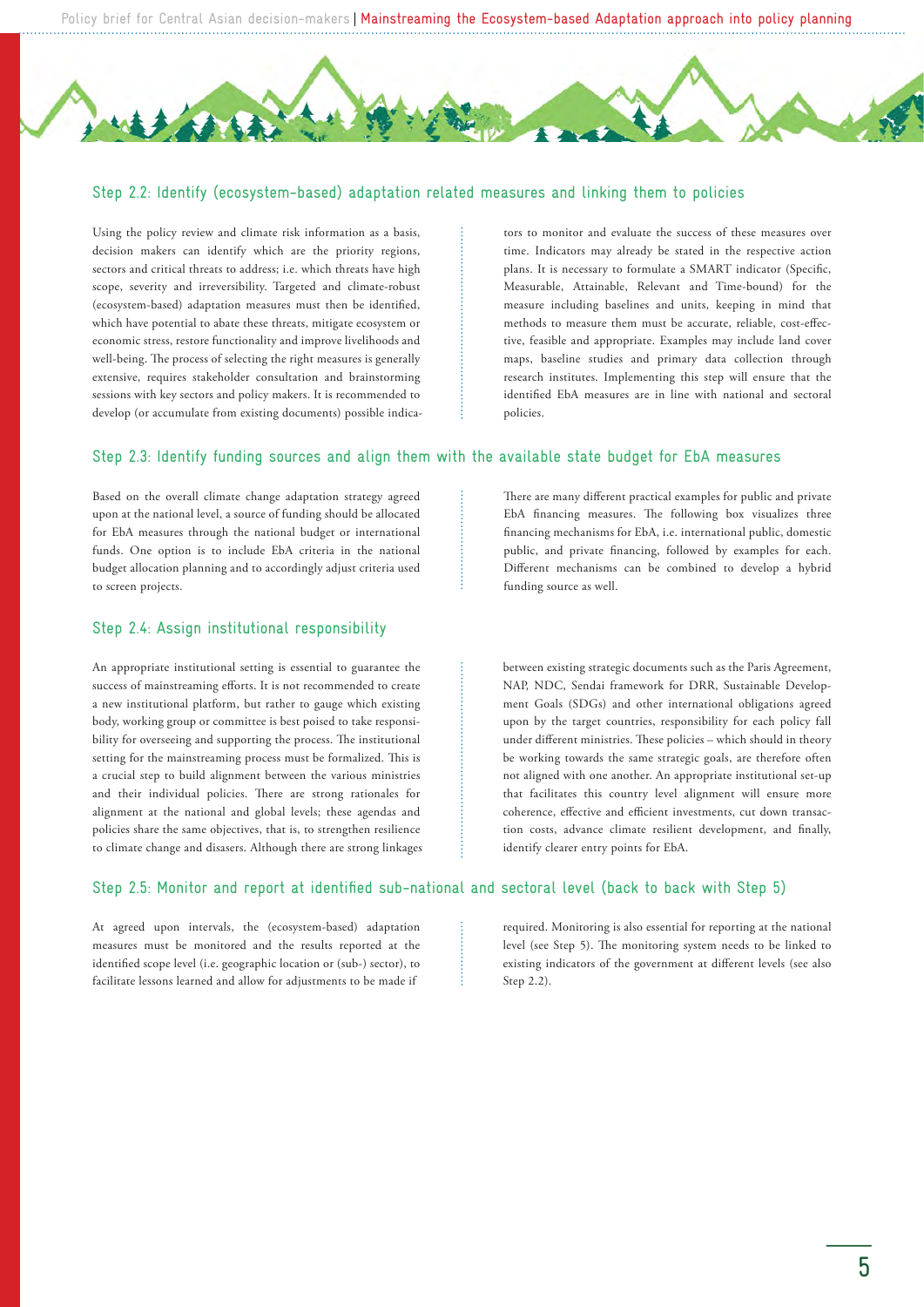

*Fig. 4: Financing EbA activities: types of mechanisms6*

In general, any government's process for budget allocation is central to ensure the financial resources needed for planning, implementing and monitoring EbA. The yearly elaboration of national budget is therefore an ideal opportunity for effective mainstreaming of EbA at different governance levels and across sectors, particularly through institutional and cross-sectoral dialogue.

**In the case of Peru,** inter-ministerial meetings between the Ministry of Economy and Finance, Ministry of Environment, National Service of Natural Protected Areas, and other national and international actors in Peru led to the elaboration of the "Policy Guidelines for Public Investment in Biodiversity and Ecosystem Services". These guidelines promote biodiversity and ecosystem conservation measures in formulating and implementing public investment projects at local, regional and national level. Additionally, the Ministry of Environment has approved a technical form for the formulation of standard investment projects in the restoration of Andean ecosystems, as well as accompanying instructions for its completion. The mandatory use of this official tool is expected to facilitate the planning and cross-sectoral budgeting of public investment projects for ecosystem restoration at regional and local levels.

**e High Atlas Foundation (HAF) is a US-Moroccan NGO that uses public and private funding** to develop adaptation strategies, including tree nurseries, in the Moroccan Atlas region. It receives donations from governmental institutions, foundations and individuals, as well as through crowdfunding campaigns and

a partnership with the search engine Ecosia. Moreover, it generates income through the sale of carbon credits on the certificates market. In every project stage, different sources of finance are applicable. For instance, large-scale donations from public institutions are used for non-profitable aspects in the initial project phase, while carbon credits can only be used after project implementation. HAF projects are community-based and inclusive with the objective to provide work and generate income and support communities in climate change adaptation and mitigation measures. In general, the HAF strategy supplements public funding by different private sources. This approach can be an inspiration for future projects.

The use of Microfinance for EbA (MEbA) constitutes a **paradigm shift towards a higher involvement of the private**  sector in adaptation measures. The objective of MEbA is to increase the resilience of smallholder farmers towards climate change risks by investing in sustainable adaptation measures. Hereby, Microfinance Institutions (MFIs) will be trained to enhance capacity on EbA and can provide loans to population with limited financial resources. Currently, Germany's International Climate Initiative is implementing MEbA in Peru, Columbia and other Latin American and African countries. To successfully provide loans for EbA, a stronger collaboration between MFIs, governments and development banks is necessary. Ideally, public funds will be leveraged by international public funds. The use of Microfinance for EbA measures and other measures has been also successfully applied in the frame of the Central Asian Regional EbA project.

<sup>6</sup> Adapted from GIZ 2017. [Learning Brief: Financing EbA.](https://www.adaptationcommunity.net/wp-content/uploads/2018/01/giz2017-en-learning-brief-financing-eba-low-res.pdf)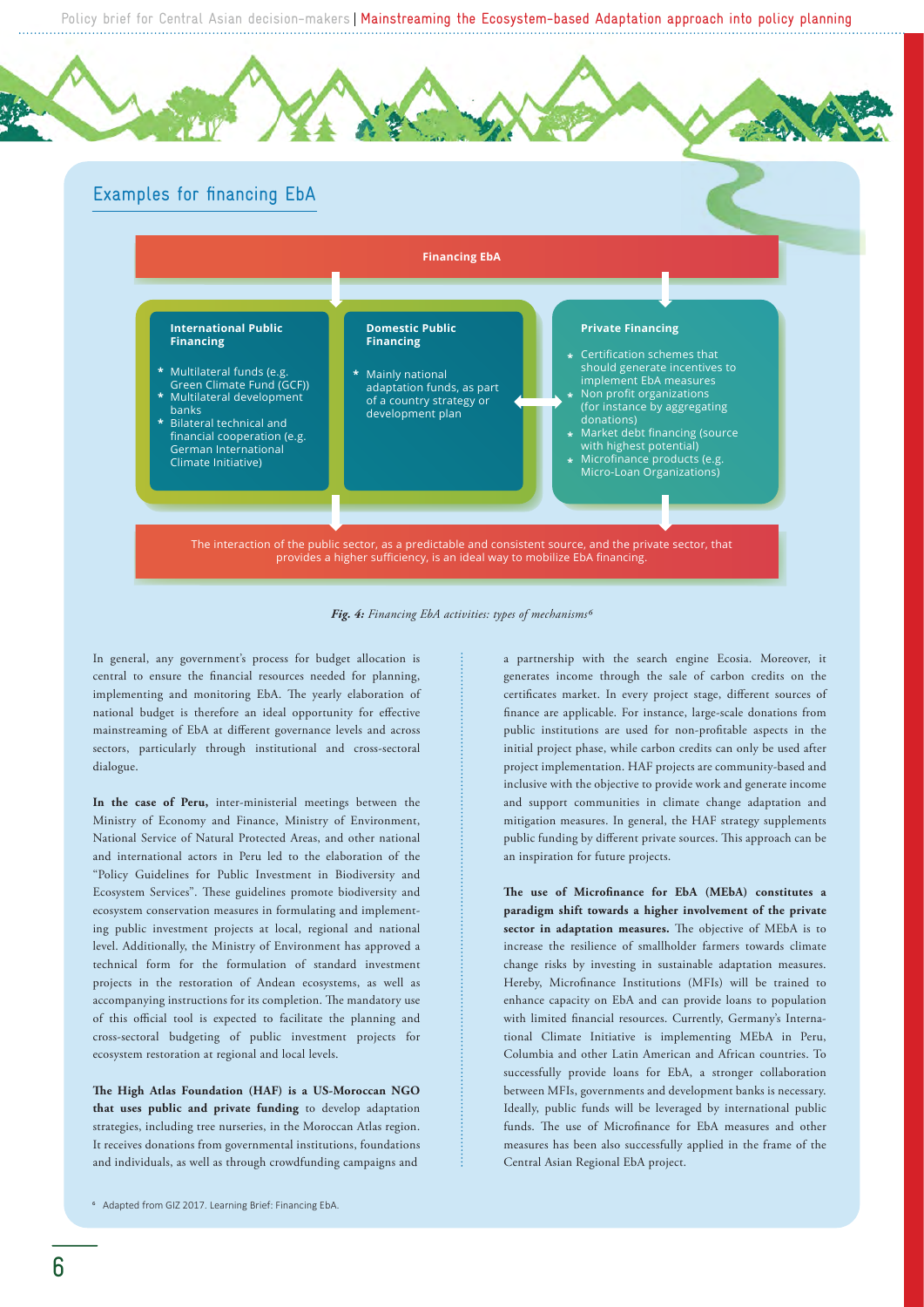### **Step 3: Embed EbA explicit measures in national, regional, local policies and sector plans**

Facilitated by a coordinating body, EbA can be embedded as a cross-cutting approach into national, regional and local policies, with relevant targets built into the country's:

- **•** Nationally Determined Contributions (NDC)
- **•** Green Economy
- **•** National Adaptation Plan (NAP)
- **•** Regional Adaptation Plans (RAP)

### **Step 4: Implement EbA measures**

Once the measures are planned and budgeted, they can be implemented at the appropriate level, whether at the reg ional and/or

- **•** Sectoral long and short term plans
- **•** Local policies

For countries that have already developed these policies, EbA measures can be integrated during the updating process. Otherwise, it can be considered at the initial stage of policy formulation.

local levels, in and/or across sectors. Implementation should be based on a detailed work plan and pre-defined budget.

### **Step 5: Monitor and report at national level (back to back with Step 2.5)**

Building a strong monitoring, adaptive management and learning component into the very design and implementation process of adaptation measures is part of the foundation of a successful EbA strategy. At agreed upon intervals the (ecosystem-based) adaptation measures must be monitored and the results reported at different levels to facilitate lessons learned and allow adjustments to be made if so required. Monitoring is also essential for reporting at the national and international levels. Various tools are available to facilitate this step, for instance, Miradi, which is an easy-to-use computer programme that allows EbA practitioners to define, manage, monitor and learn from their adaptation measure (www.miradi.org).

For each adaptation measures chosen, planners must develop an operational plan and monitoring system. Monitoring of the measure must follow the requirements of the institutional context in which the intervention is being implemented and be measured against indicators for goals and objectives (typically set for the long term, i.e. more than 10 years) set by the policy makers/practitioners. For more information, please refer to the Conservation Standards framework for planning and implementing EbA projects in the high mountainous regions of Central Asia.

7

<sup>7</sup> GIZ and CMP 2020. [Guidance for Applying Conservation Standards for EbA.](https://www.adaptationcommunity.net/download/GIZ-CMP_CoSEbA-Guidance.pdf)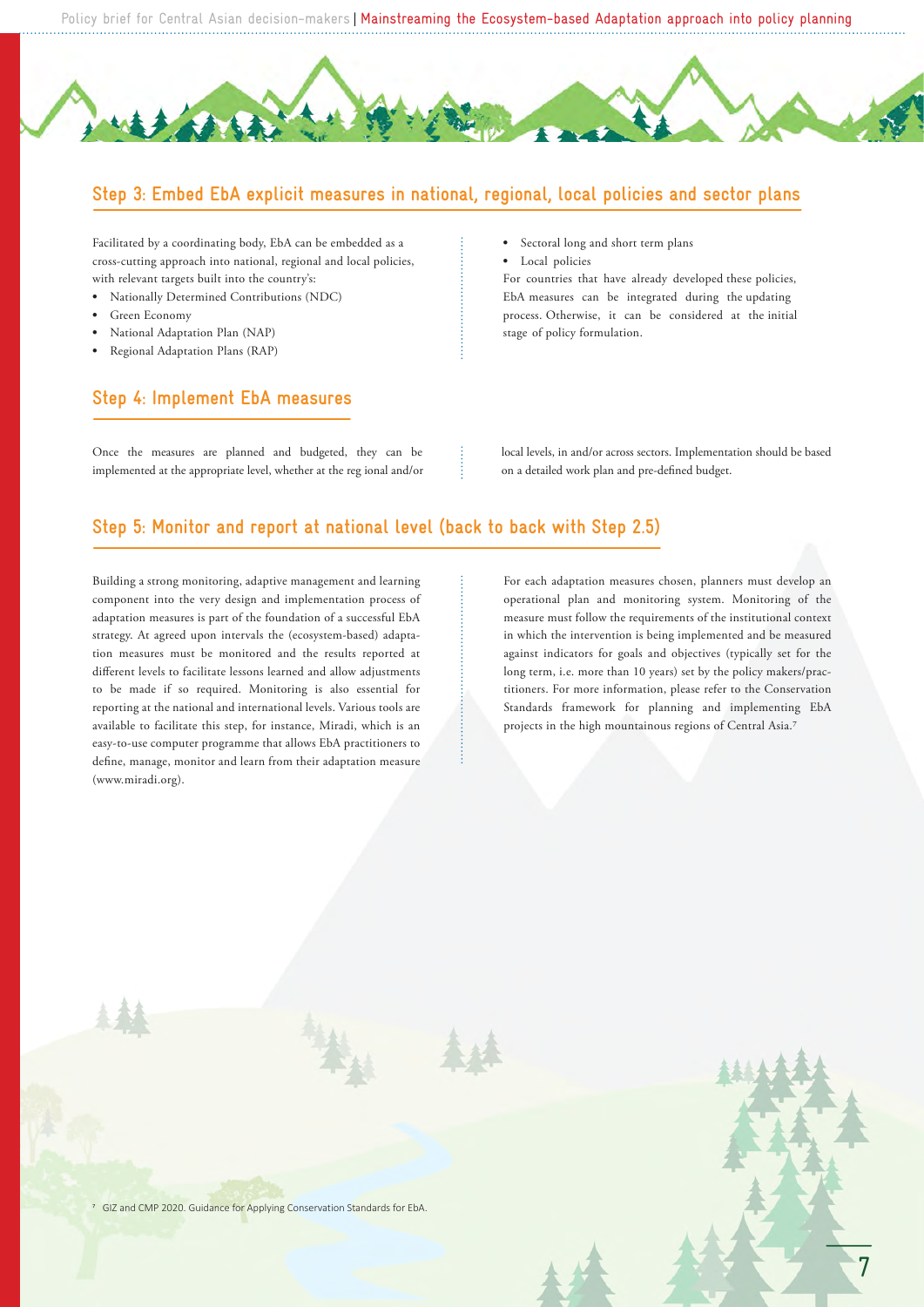### 3. Case studies

### Case study: The consideration of EbA in the National DRR Strategy in Tajikistan

According to several studies, for instance by the World Bank, Tajikistan is the most climate vulnerable country in Central Asia. Numbers presented by the Tajik Committee of Emergency Situations and Civil Defence (CoESCD) show the occurrence of approximately 150 natural disasters each year, between 1997 and 2017. The majority are disasters caused by hydrometeorological processes.

To face such problems, the Tajik National Platform for Disaster Risk Reduction was established in 2012 as part of the State Commission for Emergency Situations of the Government of Tajikistan. Actors that are part of this platform are government authorities, agencies and ministries (e.g. Ministries of Economic Development and Trade, Energy and Water Resources, and Finance), local and international non-governmental organizations, the private sector and the civil society. In 2015, Tajikistan launched the NAP process to reduce impacts and to drive forward the integration of climate change adaptation into national and sub-national planning processes, with a focus on DRR.

#### **Sendai Framework as guidance for the Tajik DRR Strategy**

In 2016, the government of Tajikistan committed to implement a National Disaster Risk Reduction Plan that is based on the Sendai Framework of the United Nations Office for DRR.<sup>9,10</sup> In this framework, the importance of the implementation of ecosystem-based approaches is highlighted in the priorities for action in order to achieve a substantial reduction in disaster risks and mitigating consequences. It is crucial to ensure the participation and capacity building of all DRR stakeholders, including local authorities, women, youth and persons with disabilities to improve their preparedness and response mechanisms. Moreover, DRR has to be directly linked to the sustainable development goals.

### Case study: EbA mainstreaming in Armenia

### **Climate change challenges**

Armenia is a mountainous, rural and landlocked country with around 76.5% of its territory elevated between 1500m and 2500m and its highest elevations above 5000m. Due to the geographical conditions of the country, the climate zones reach from subtropical to frosty mountains and the landscape zones from semi-desert to snowy highlands. The diverse ecosystems face several difficulties and threats, including illegal operations and over-

#### 12 UNDP 2013. [Republic of Armenia: Project Document on sustainable management of pastures and forest for climate change mi�ga�on and adapta�on benefits](https://www.am.undp.org/content/dam/armenia/docs/CE_ProDoc_ENG-1.pdf).

#### **Sendai Framework for DRR 2015-2030: four priorities for action**

- Understanding disaster risk
- Strengthening disaster risk governance to manage disaster risk
- Investing in disaster risk reduction for resilience
- Enhancing disaster preparedness for effective response to "Build Back Better" in recovery, rehabilitation and

### **Tajik National DDR Strategy 2019 -203011**

In 2019, the Tajik National Platform for DRR implemented the new strategy. On the UNDRR Global Platform 2019, the Deputy Prime Minister emphasized that adaptation to climate change, and the EbA approach in particular, is integrated as a crucial part into the new National Strategy on DRR. Currently, already several large international projects in the field of DRR, considering EbA measures, are implemented. Those projects mainly focus on ecological prevention and response to flood hazards.

The concrete actions, proposed in the National Strategy include a diverse set of complementary measures:

- strengthening technical capacity of National Preparedness and Response systems,
- establishment of a National Resource Training Centre and a Psychological Aid Centre,
- strengthening the cooperation between national platforms to contribute to the discussions at the global and regional levels,
- establishment of a single reserve fund of the Global Platform for financing DRR projects, and
- strengthening the resilience to negative environmental impacts of climate change and water related disasters.

exploiting of natural resources, a growing insecurity of ecosystem services and general degradation (e. g. desertification and erosion). Moreover, due to intense deforestation, only 10.4% of Armenia's territory is still forested. As consequences of climate change, high temperature increases and precipitation reduction are expected and therefore a tremendous shift of vertical zone boundaries and natural ecosystems. Nowadays, already 80% of agricultural land are affected by climate change.

[Supporting NAP for DRR in Tajikistan](https://www.adaptation-undp.org/supporting-nap-drr-tajikistan)

<sup>9</sup> [Dushanbe Declaration on Disaster Risk Reduction for Resilience Building](https://www.preventionweb.net/files/51203_dushanbedeclarationeng.pdf)

<sup>10</sup> [Tajikistan puts Sendai at heart of development](https://www.undrr.org/news/tajikistan-puts-sendai-heart-development) 

<sup>11</sup> KHF 2019. [National Risk Reduction Strategy of Tajikistan for 2019�2030](https://khf.tj/sites/default/files/pdf/Natsionalnaya-Strategiya.pdf).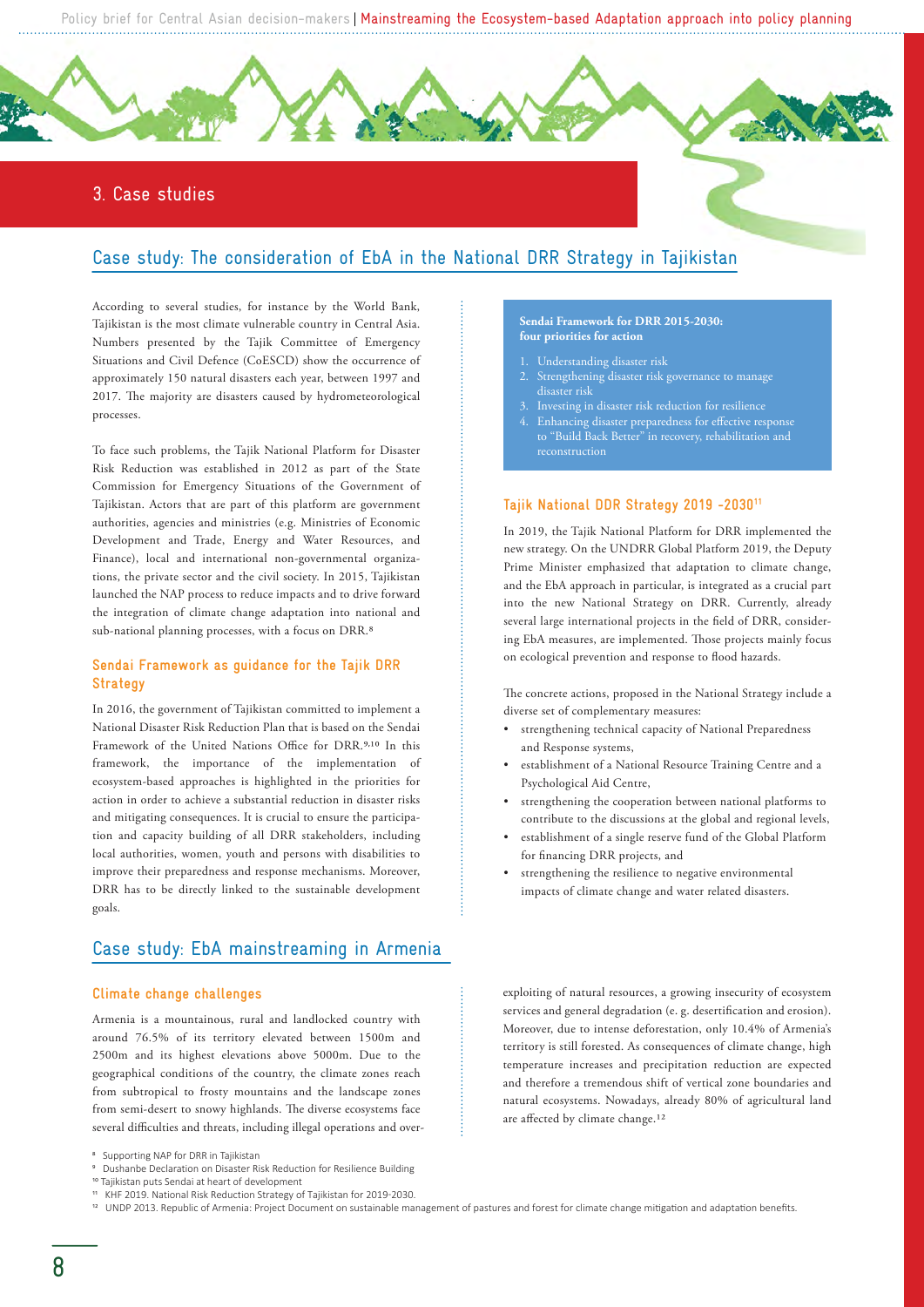#### **EbA approach in NDC**

The Government of Armenia is aware of the necessity to address climate change mitigation and adaptation in order to ensure sustainable development. Hence, an EbA approach is included as one of the priorities in the NDC under the UNFCCC (2015). One underlying principle is that the application of an EbA approach tries to maximize the synergies between mitigation and adaptation measures. The NDC of Armenia further states that the approach will go in line with the national environmental policy and will support inter-sectoral coordination, as well as cross-border cooperation. The adaptation activities will mainly focus on the sectors that are most vulnerable to climate change, i.e. natural ecosystems, human health, water resource management, agriculture, energy, human settlements and tourism. The explicit mentioning of EbA in the NDC ensures its inclusion in the NAP process, which was initiated in 2016 and fosters the mainstreaming of an EbA approach into sectors, relevant strategies, plans and policies. The NDC suggest financing the approach by two components; a domestic climate revolving civil fund based on revenues generated from environmental fees and ecosystem service fees, and international financial mechanisms, such as Green Climate Fund, etc. However, there is no cost estimation for EbA measure provided.13,14

### Case Study: EbA Mainstreaming in Peru

#### **Climate change challenges**

As a mountainous country, Peru is exposed to a wide range of extreme events and lacks the necessary adaptive capacity to hedge the severe resulting social, economic and environmental impacts. The country has faced severe flooding and landslides resulting from the "extraordinarily strong" El Niño occurrence, as well as significant water scarcity due to desertification.

#### **Targeted policy making incorporated into NDC and NAP**

Peru has an overarching policy framework that strongly details the importance of ecosystems for human well-being and adaptation, and allows for the planning and implementation of EbA measures at all governance levels (i.e. national, regional and local). The National Climate Change Strategy includes an EbA approach and identifies critical ecosystem goods and services, from which sectoral

#### **Implementation of EbA measures in Armenia**

The Climate East Programme, funded by the EU and UNDP, is active in seven former Soviet countries and supports the development of EbA approaches to climate change mitigation and adaptation. In Armenia, the programme implemented a pilot project on sustainable management of pastures and forest to demonstrate climate change mitigation and adaptation benefits and dividends for local communities between 2013 and 2017. The project worked towards the United Nations Development Assistance Framework (UNDAF) outcome to integrate environment and disaster risk reduction into national and local development frameworks. The implementing partner was the Ministry of Nature Protection of Armenia.

The final objective of the project was to adapt to impacts of climate change in mountain regions of Armenia by establishing sustainable natural resource management practices with the aim to also integrate social concerns into the management of upper watersheds.<sup>15</sup> To achieve this, the implemented activities concentrated on the protection and restoration of the most vulnerable and degraded mountain regions (pastures and meadows) and forest ecosystems. Local communities received trainings on climate change related risks and support to restore natural ecosystems by adoption of sustainable forest, rangeland and efficient farming management practices. The project established, for instance, new mixed forests that are resilient to climate change, retain biodiversity and build economic value through wild fruits. Moreover, regular monitoring examined and verified the activities and the collaboration with communities and partners was ensured to enhance local capacities.

or regional plans can select and prioritize locations and sectors in their planning. In 2015, the Peruvian government presented its NDC by incorporating the vision of the National Climate Change Strategy, which became the key guiding document for adaptation efforts nationally. The NDC adaptation component promotes strategies with direct reference to EbA under the priority sectors of water, agriculture, fisheries, forests and health, thus reinforcing EbA commitments while aligning the NDC with sectoral planning. A multi-sectoral working group was created from these efforts, and is composed of representatives from 13 ministries and the National Centre for Strategic Planning; it is responsible for creating technical instruments to support EbA implementation. Peru also promotes the integration of DRR into these documents through the National System on Disaster Risk Management and National Policy on DRR, which set guidelines to prevent, reduce and avoid risks and carry out adequate preparation, response and reconstruction in the event of disasters.

Ministry of Nature Protection Armenia 2015. Intended Nationally Determined Contribution under UNFCCC.

UNDP 2017. National Adaptation Plan: Lessons from Armenia.

<sup>15</sup> UNDP 2017. [Climate East Pilot Project.](https://www.am.undp.org/content/armenia/en/home/operations/projects/environment_and_energy/clima-east-pilot-project-.html)